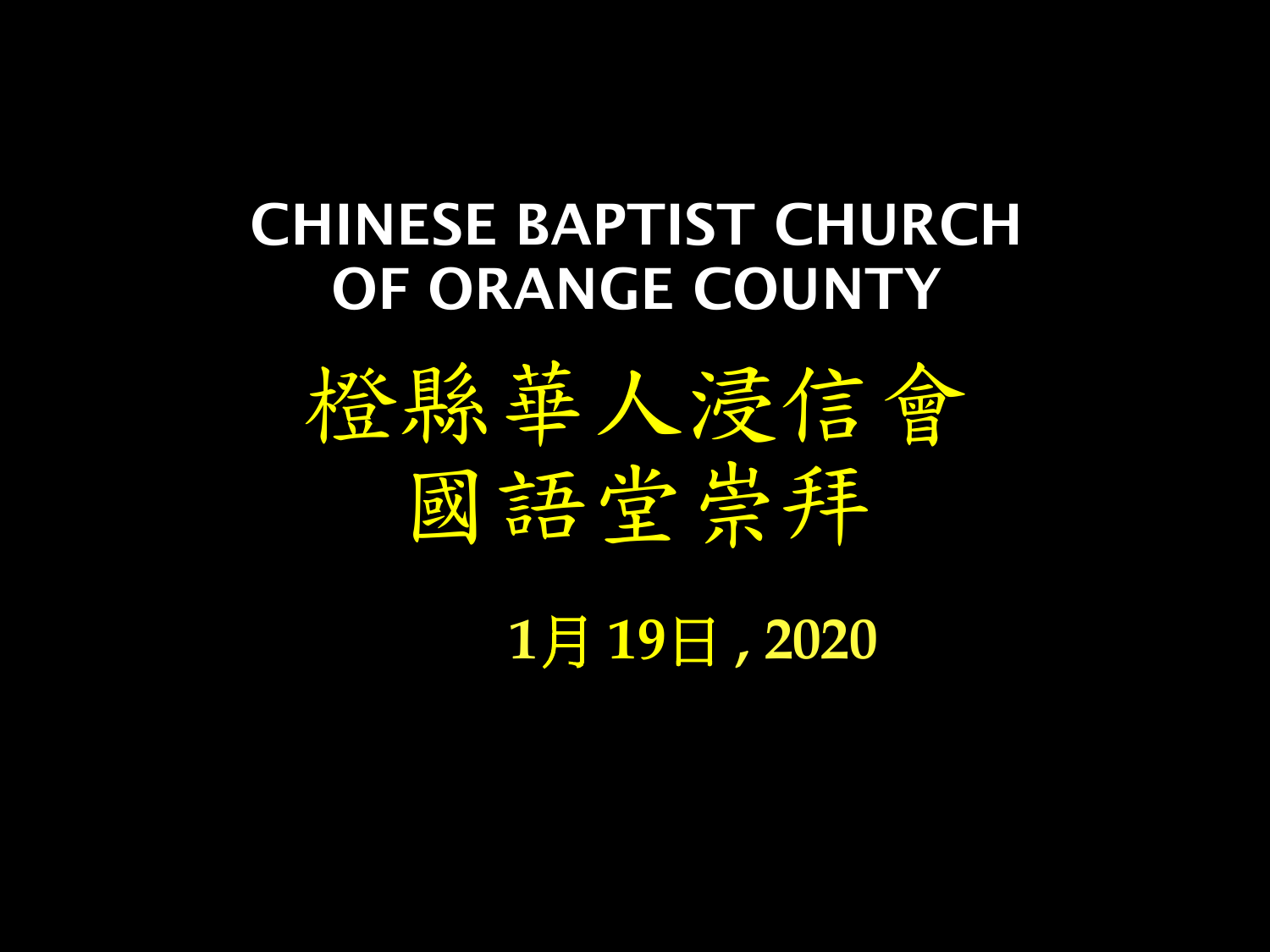# **SERMON**

信息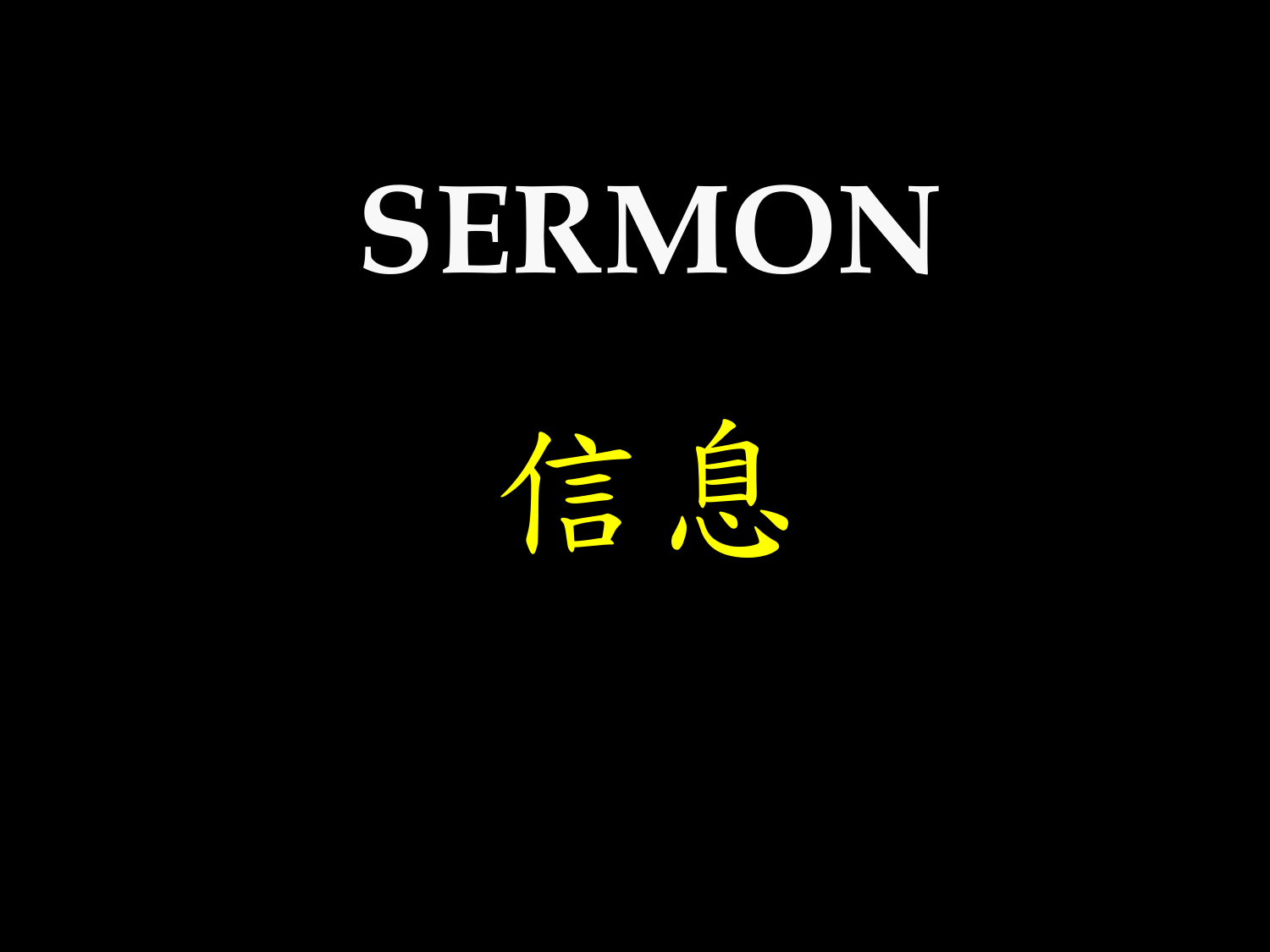# "動盪世代中的信息"

# 馬志星牧師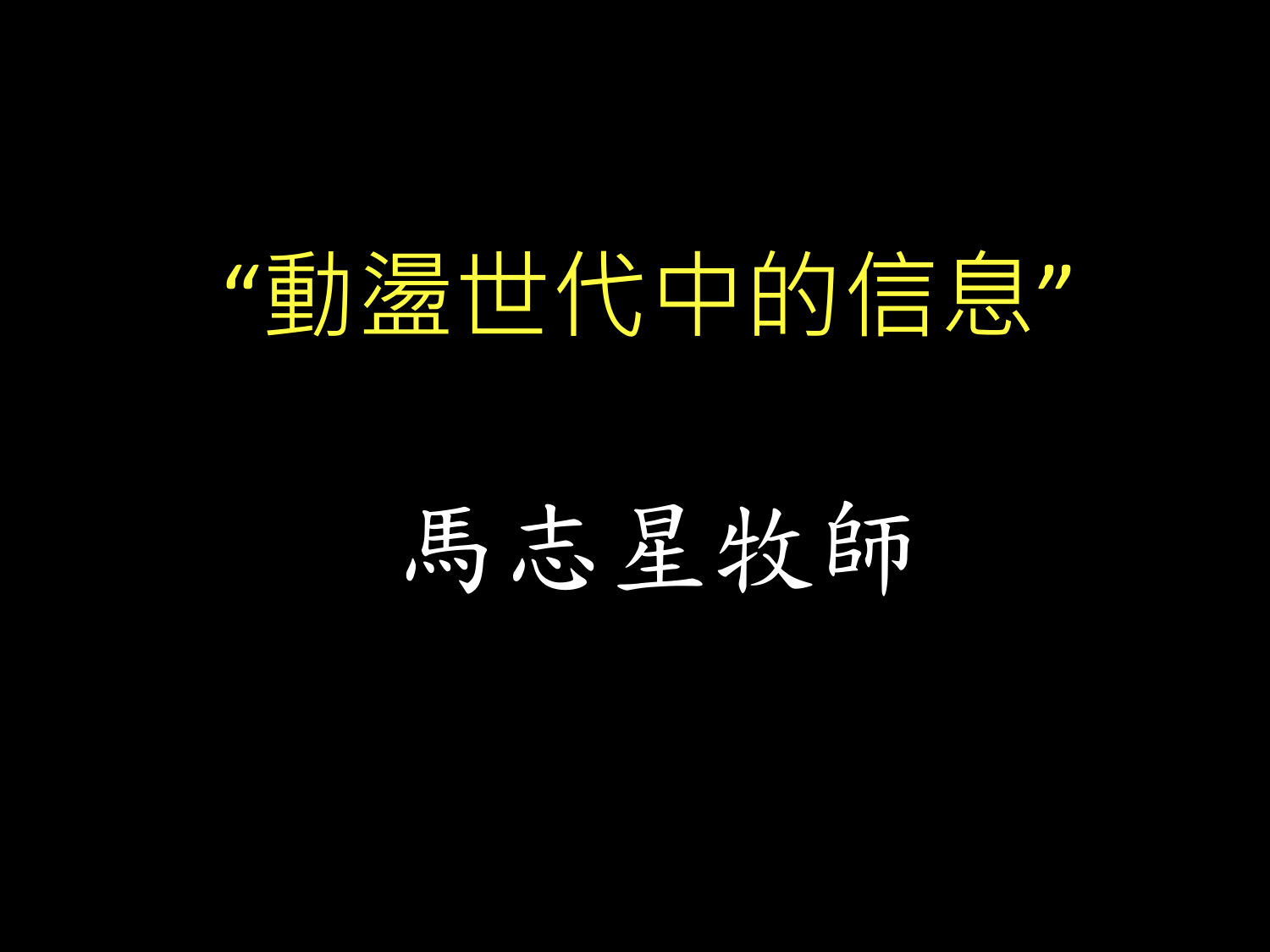### Sermon Series on Isaiah 1-12 以賽亞書1-12章釋經講道系列

- Introduction: Messages for the Messy World Isaiah 1: 1
- 引論: 動盪世代中的信息
- 以賽亞書 1: 1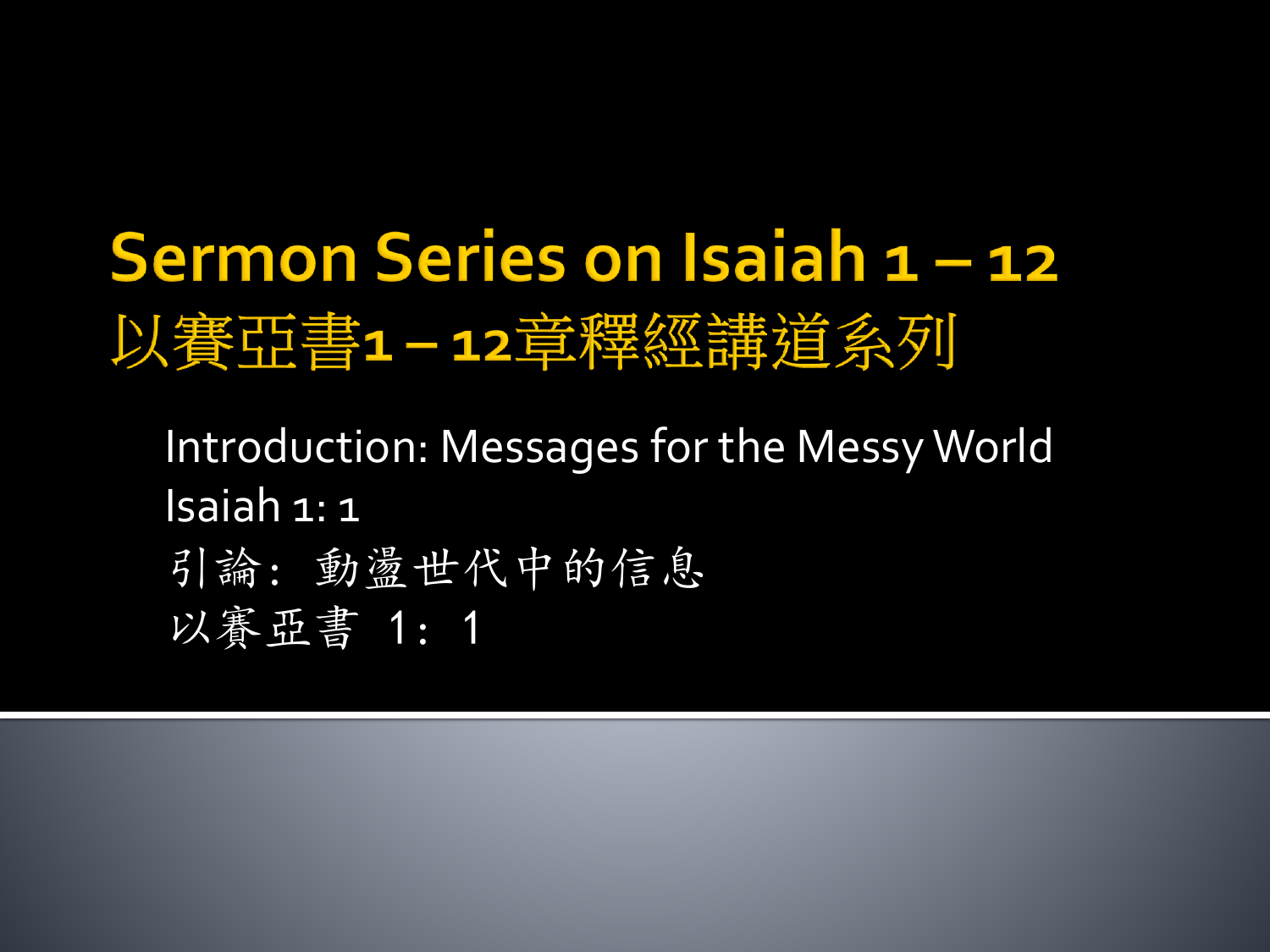#### 引言 **Introduction**

#### ■於動盪的世代中,傳道者的信息是甚麼?

In a Messy World, what is the Messages from the preachers?

■ 是 "人" 的資訊, 即或是神的異象?

It is "human's" information, or God's vision?

■若是神的異象? 你看見甚麼?

If it is God's vision, what do you see?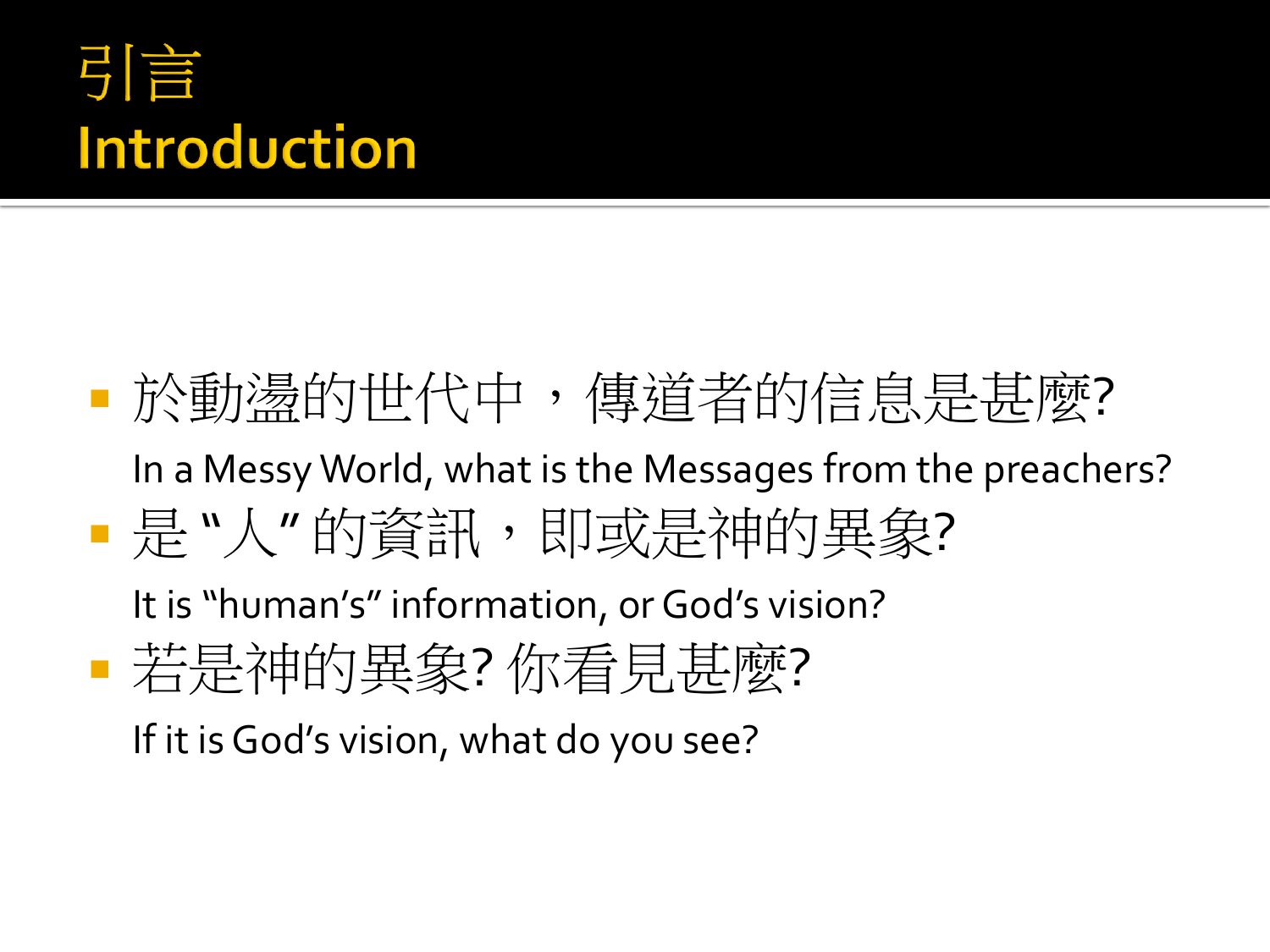# 為何研讀以賽亞書1-12 Why Isaiah 1-12?

- 傳統對以賽亞書的觀點 Traditional view toward Isaiah
	- 舊約的福音書 OT Gospel
	- 最多被新約和現代人引用

Frequently quoted by NT as well as today

- **The continued debate on the Unity of Isaiah** 對以賽亞書的一體性爭議
- No problem on the historical setting of  $1 39$ 但以實亞書 1 – 39 的歷史場景無異議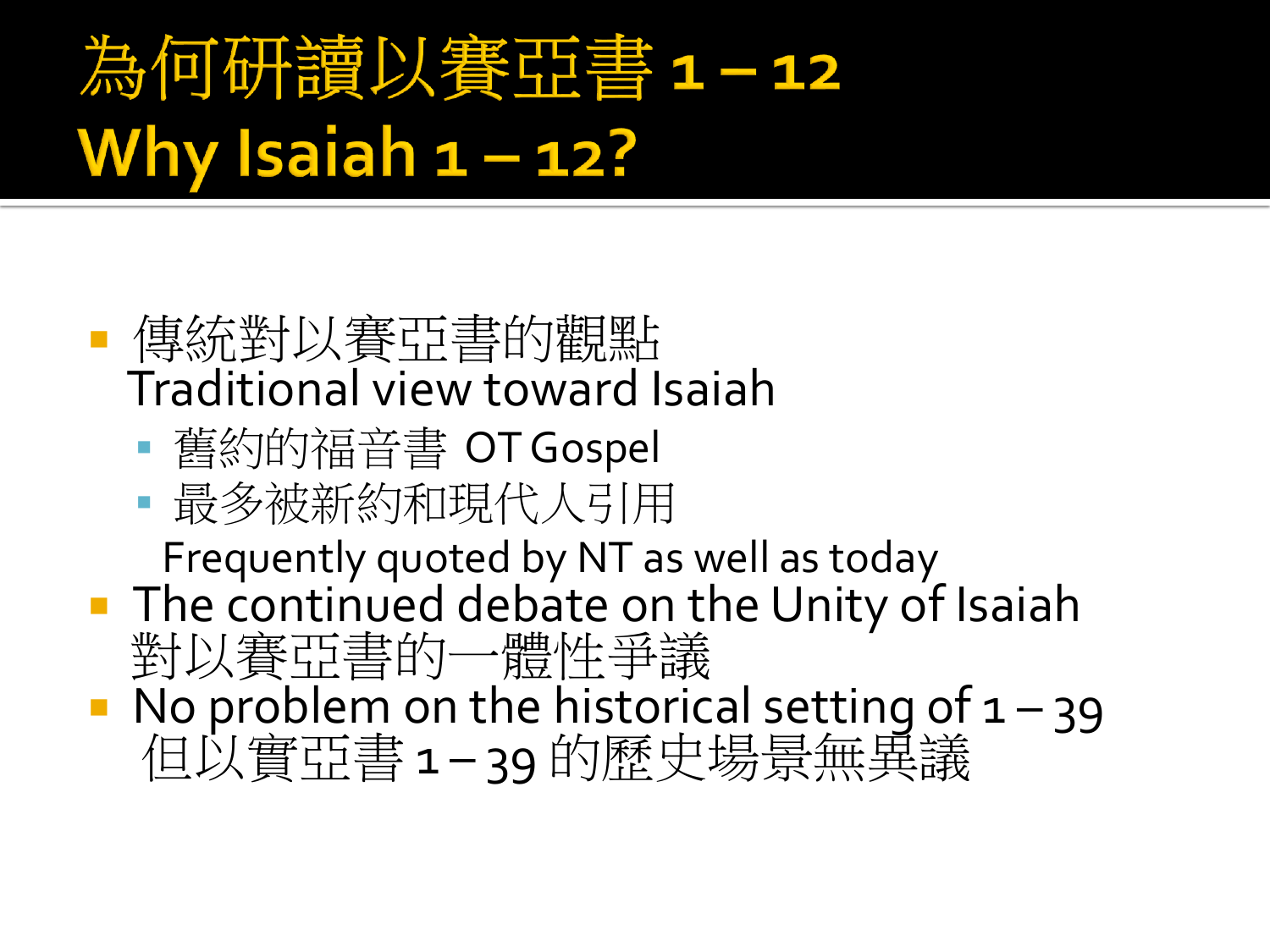# 以賽亞書 1-39 的歷史:

■ 烏西雅 Uzziah (792 – 740 B.C.) ■ 代下26 章 II Chronicles 26 ■ 約旦 Jotham (750 – 735 B.C.) ■ 王下15:32-38, 代下 27 章ⅡKg. 15: 32-38, II Chr. 27 ■ 亞哈斯 Ahaz (735 – 716 B.C.) ■ 王下 16: 1-4, 代下28章 II Kg. 16: 1-4, II Chr. 28 ■ 希西家 Hezekiah (716 – 687 B.C.) ■ 王下18-20 章, 代下29-32 II Kg. 18-20, II Chr. 29 - 32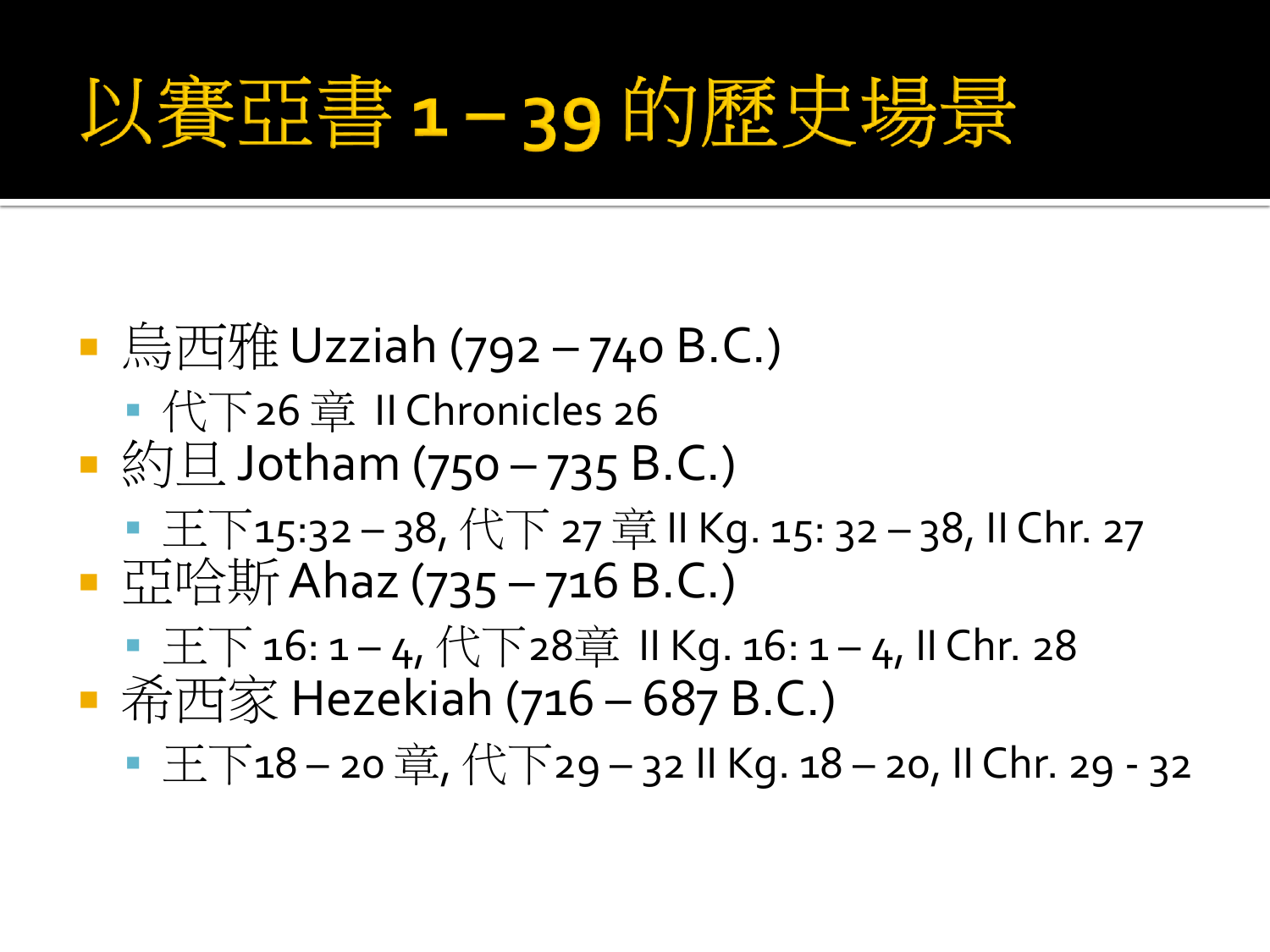### 國際形勢: 亞述帝國 **International Situation: Assyria**

■ 853 B.C 到巴勒斯坦北面 Invaded the Northern Palestine ■ ~730 B.C 亞蘭與以色列聯盟攻猶大 Coalition of Syria and Israel against Judah ■ 722 B.C. 滅以色列 The Fall of Israel (Northern Kingdom) ■ 701 B.C. 攻取猶大46座城,圍耶路撒冷 Conquered 46 cities and Jerusalem under siege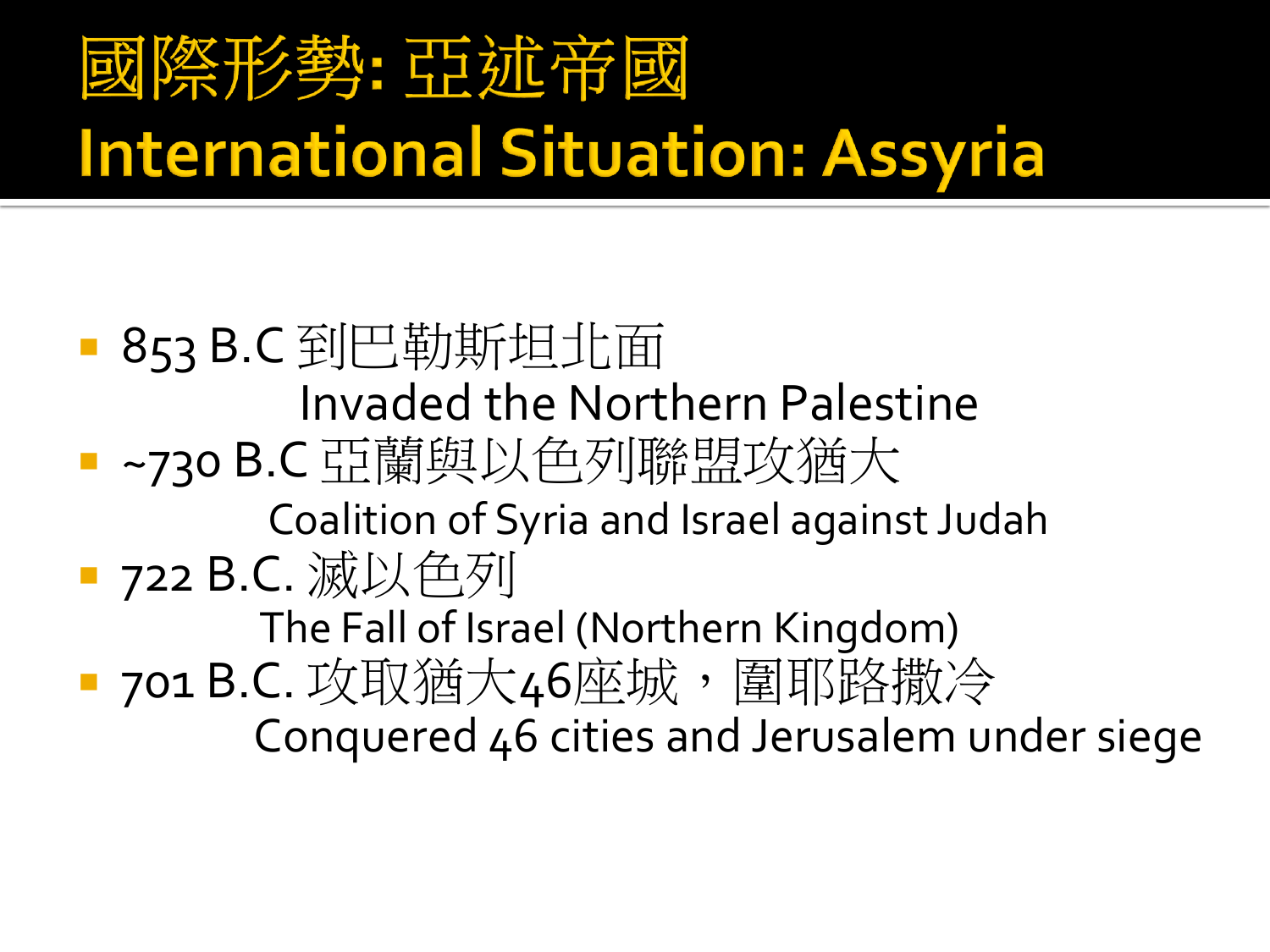### 國際形勢: 亞述帝國 **International Situation: Assyria**

■ 663 B.C. 攻至埃及 Battled to Egpyt ■ 625 B.C. 巴比倫興起 The Rise of Babylon ■ 612 B.C. 亞述被攻陷 The Fall of Assyria's capital ■ 609 B.C. 亞述覆亡 The Empire officially ended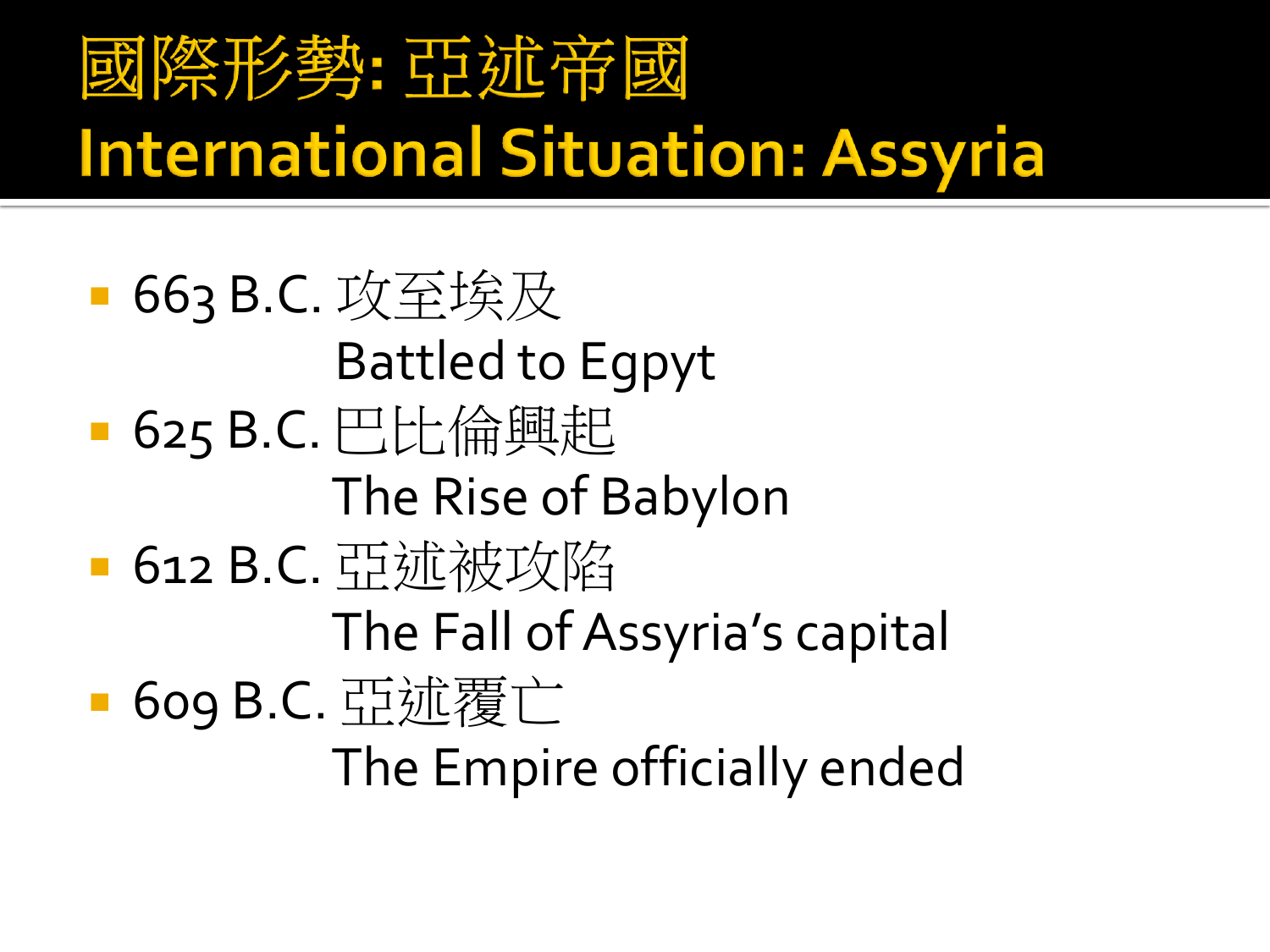# 以馬內利篇(2-12) **Emmanuel Session (2-12)**

 猶大歷史的轉捩點 (6 – 8) The turning points of Judah  $(6 - 8)$  對猶大和耶路撒冷的審判與拯救 The Judgement and Salvation to Judah and Jerusalem ■ 1: 18 是問題? 是應許? 還是邀請? 1: 18 It is a question? A promise? Or an invitation? 神同在是第一個於動盪世代對神的子民的信息。 Emmanuel is the first message to God's people in a messy world.